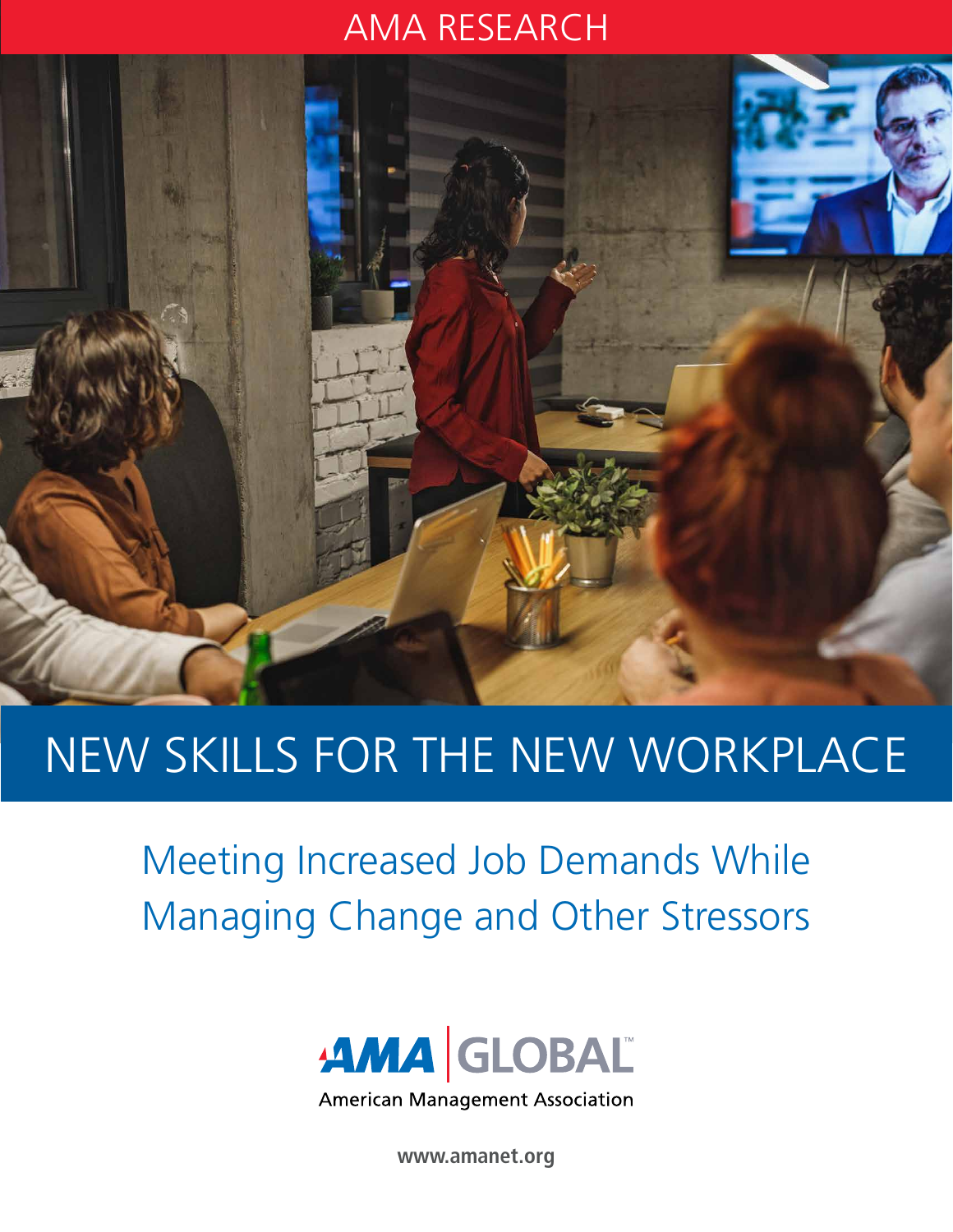

### Introduction

Since March 2020, so much has changed in the workplace and the world at large. Many companies that never even considered "work from home" options had to quickly come up with and execute remote work plans for their entire staff. Masking up became second nature for many on-site workers in industries far beyond healthcare. And, with potential new coronavirus variants on the horizon and ongoing debates over health protocols, so much continues to change often on a dime.

Despite all the changes, challenges, and uncertainties, business is slowly regaining a sense of normalcy. While focusing on moving forward, managers at all levels across industries face an immediate, critical priority: understanding how the workplace is different, now and for the foreseeable future, and determining what their people need to get back on track, deliver results, stay motivated, and thrive—on the job and beyond.

A globally recognized leader in professional development, American Management Association (AMA) recognizes how navigating the latest "new normal" for business is a work in progress and, as part of its mission, aims to provide timely insights and practical guidance to help managers and their teams. In July of 2021, AMA conducted a nationwide survey on the topic of New Skills for the New Workplace. Based on the responses of more than 500 AMA members and seminar participants, many workers in the post-pandemic workplace are expected to do more—and are struggling to keep up and continue to excel.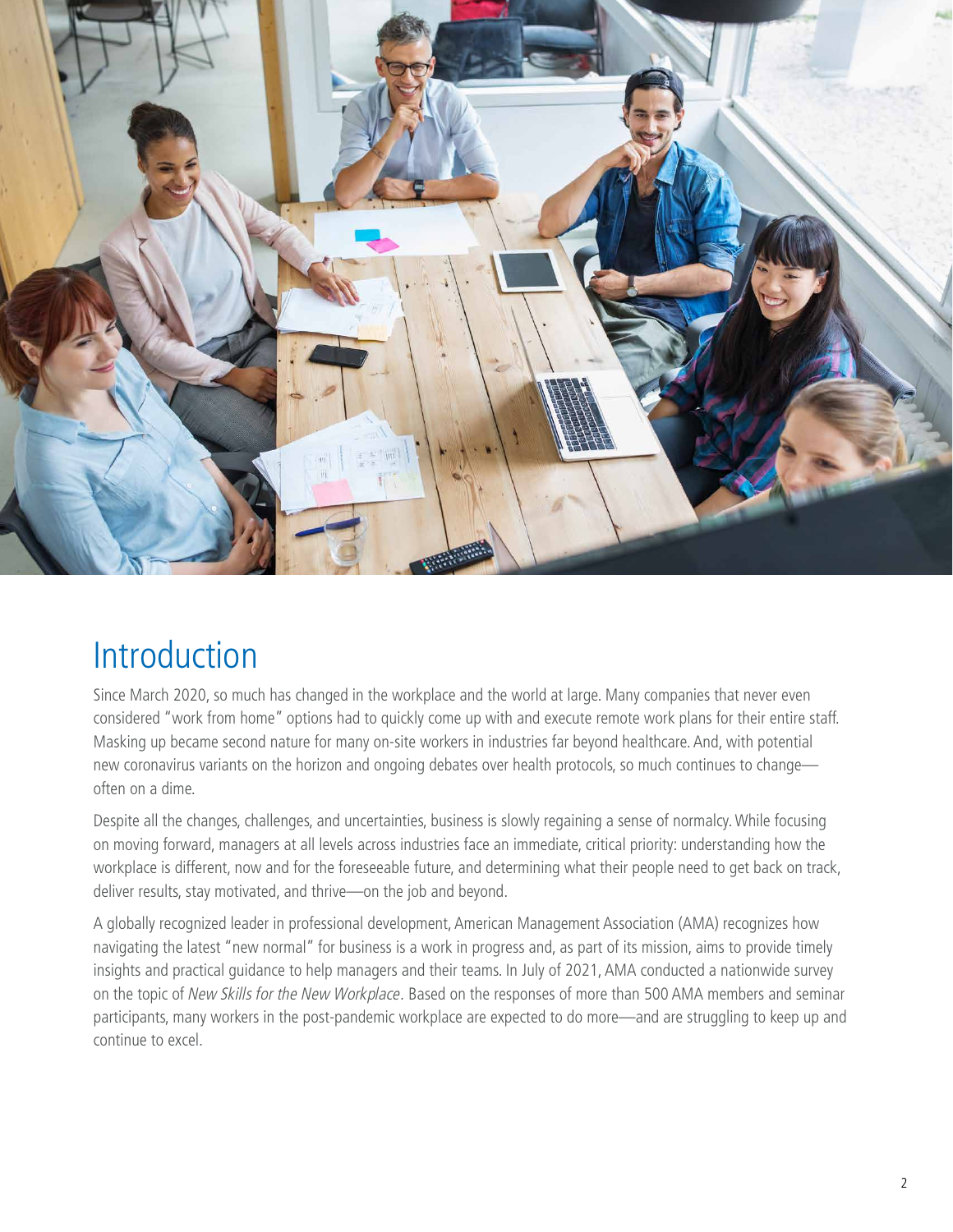

### Increased Demands, New Responsibilities

While constant change is a widely acknowledged workplace reality, the health crisis and related havoc added to the pressure of staying agile and on top of rapidly advancing technology. The survey's results shed light on the increased demands and pressures being placed on employees. Along with calling attention to the urgent need to close skill gaps, the results also emphasize a priority for business leaders and managers: investing in their people's well-being.

**• Nearly 70% of survey participants reported an increase in job responsibilities since the beginning of 2020. What's even more compelling, an overwhelming majority—nearly 80% of respondents—have found that the skills required to do their job effectively have changed in the past 2 years.** 

Along with an increase in job responsibilities, 74% of respondents reported an increase in their workload compared to pre-Covid. Correspondingly, more than 50% of participants stated that their number of daily work hours has increased from their typical pre-Covid workday. A nine-hour workday is now standard for just over one-third of respondents, while another third routinely work ten hours or more per workday. These findings refute the common notion that remote workers, in addition to gaining back the time normally spent commuting, work fewer hours than in-office workers.

To provide further insight into specific skill gaps related to increased job responsibilities, participants were asked to rate the level of change in skill requirement—less, same, or more—that they have recently experienced across ten areas, ranging from analytical capabilities to innovative thinking, and from productivity to embracing and supporting diversity. Significantly, participants rated all ten areas as demanding more skills in today's workplace than ever before. **Two areas, each flagged by more than 70% of respondents as recently requiring more skills, emerged as in critical need of attention: technology skills for working virtually and communicating across the organization.**



**reported an increase in job responsibilities since the beginning of 2020.**



**have found that the skills required to do their job effectively have changed in the past two years.**



**reported an increase in their workload compared to before the pandemic.**



**stated that their daily work hours have increased from their typical pre-Covid workday.**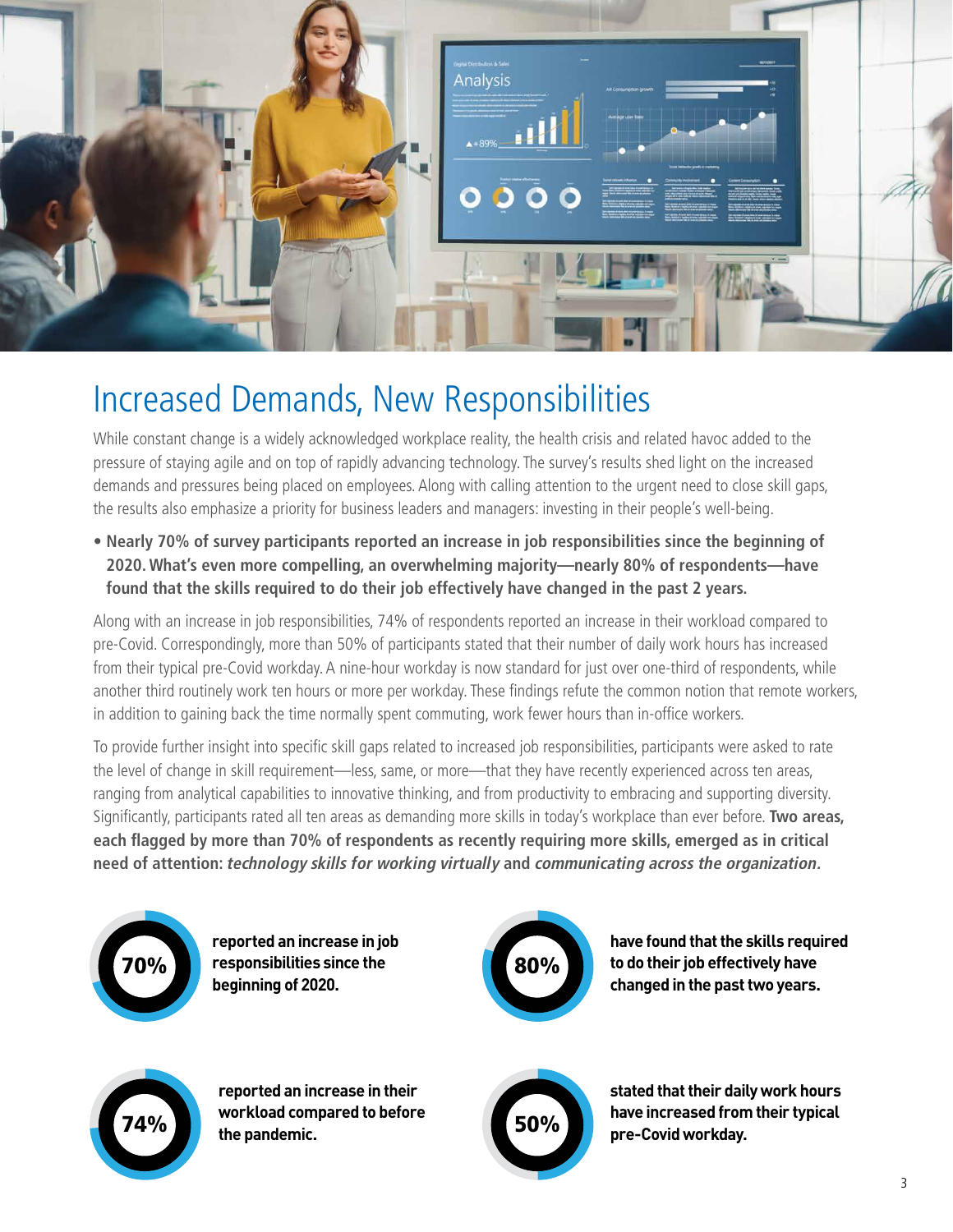Skills gaps related to technology and aggravated by the pandemic were also evident in the results, when participants were asked to rank the top three areas in which they most need to develop or improve. Here are four key findings to consider:

#### **KEY FINDING 1:**

*Strategizing for a hybrid workplace* (development priority #1) is essential to maintaining effective teamwork and delivering results.

As significant numbers of workers will continue working remotely longterm, the hybrid workplace is the new normal. With hybrid teams, clear communication is critical but often challenging. For starters, members might be working from different time zones and on different schedules. To aggravate matters, Wi-Fi service and platform functions aren't always reliable, and even when they work flawlessly, many people find it difficult to concentrate and genuinely connect with colleagues and collaborators during virtual meetings.

#### **KEY FINDING 2:**

#### *Change management* (development priority #2) needs to be an ongoing, organization-wide priority for professional development.

Change, while inevitable and, in most cases, ultimately beneficial, is a significant stressor in and of itself. And the pandemic spurred sweeping change at a dizzying rate. According to a recent survey on the return to work conducted by The Conference Board, stress/burnout is the top well-being concern among workers today, particularly among women (who often juggle working from home with caring for children), individual contributors, and millennials. Increased job responsibilities and frustration resulting from lacking the skills to perform them only add to the prevalence of employee stress and the likelihood of burnout.

#### **KEY FINDING 3:** *Adaptability* (development priority #3) is vital to success in the new workplace and our uncertain world.

As automation, digitization, and globalization continue to evolve and disrupt work as usual—and as emerging variants of the coronavirus threaten to spread upheaval and anxiety—leaders, managers, and team members must quickly adapt to shifting priorities, demands, and pressures. To maintain the focus, productivity, and workflow fundamental to meeting goals and keeping a business running, adaptability is a required capability for every employee.





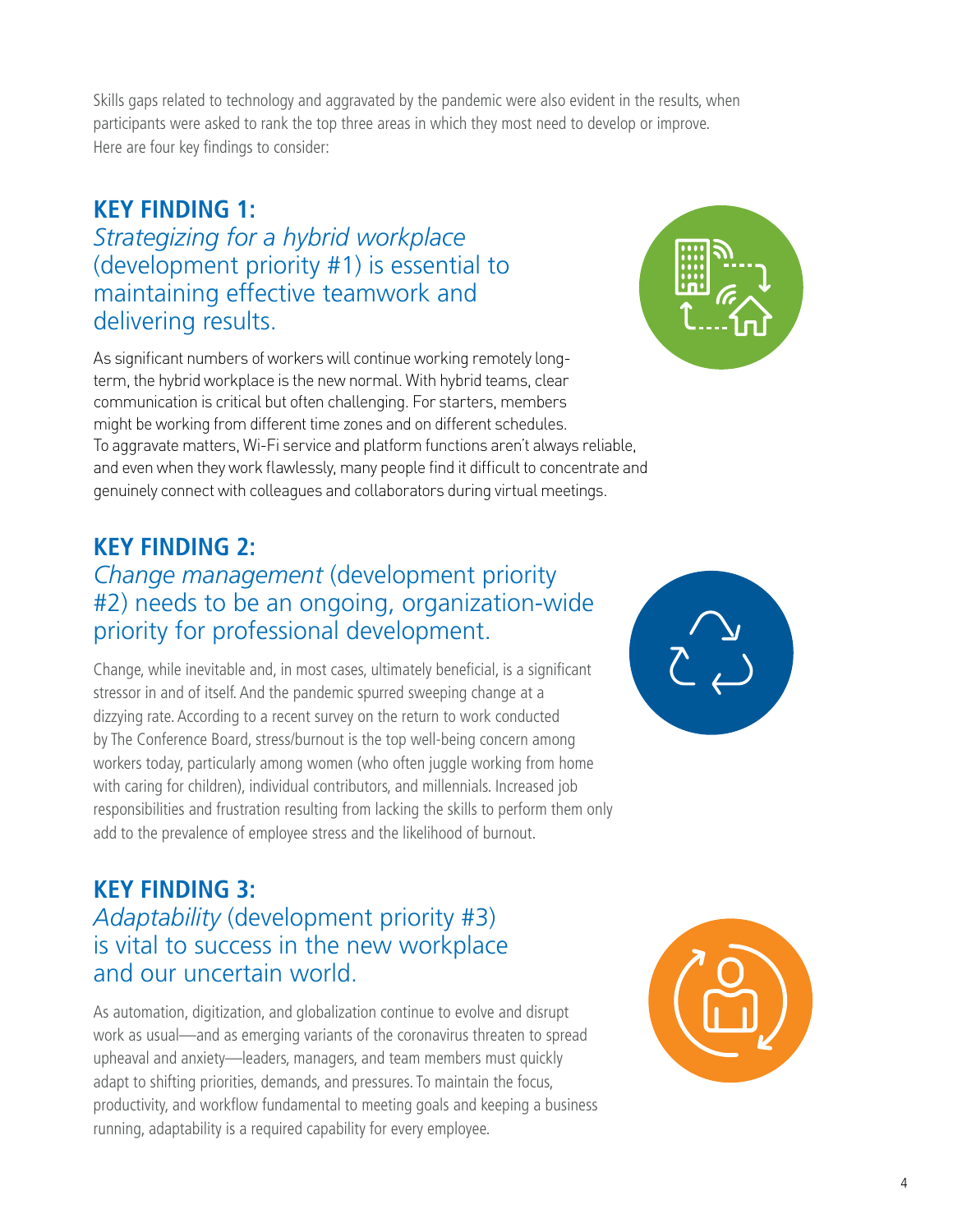#### **KEY FINDING 4:** *Emotional intelligence* (EI) (development priority #4) is more important than ever with a diverse and hybrid or remote workforce.

Today's workforce is not only increasingly remote but also more diverse—in terms of culture, ethnicity, race, age, and gender—than ever before. To get all kinds of people to work well together, despite sometimes extreme differences in perspectives and approaches, managers must develop keen social awareness and practice empathy. At the same time, managers need to be adept at managing their own emotions and recognizing their ingrained biases.

### **KEY FINDING 5:** *Motivation* (development priority #5) is essential in today's new work environment.

Managers must find a way to keep today's workforce motivated—whether through financial incentives or internal motivators, like recognition. In addition, self-motivation, the inner drive to keep pushing and striving to achieve goals, is an imperative skill for everyone, especially as more people work from home and alone, physically separated from co-workers.



## Implications of Findings

As the survey's results strongly indicate, developing new skills for the new workplace isn't simply optional for dedicated managers and driven individuals. It is a core requirement for ongoing professional success and personal well-being—as well as fundamental to the whole company's ability to stay productive and competitive moving ahead. According to "The Future of Jobs Report 2020" from the World Economic Forum, skill gaps will persist and remain high as in-demand skills across jobs change in the next five years. Senior executives, managers, and professionals need to prepare now to stay on top of developing the skills they'll need to keep their businesses thriving and careers advancing.

Yet, given the many areas where professionals and managers feel the pressing need to improve their skills, on what immediate concern should organizations focus? When asked to apply that question to their own company, **nearly 46% of respondents identified investing in employee development as the top priority** and **nearly 41% placed an emphasis on better communication to employees**. In a related question, **61% of respondents affirmed the need for new skills to improve collaboration among remote and on-site team members in their organization.** However, only 43%



**identified investing in employee development as the top priority.**



**placed an emphasis on better communication to employees.**



**affirmed the need for new skills to improve collaboration among remote and on-site team members in their organization.**



43% **say their organization has invested in making hybrid teams more effective.**